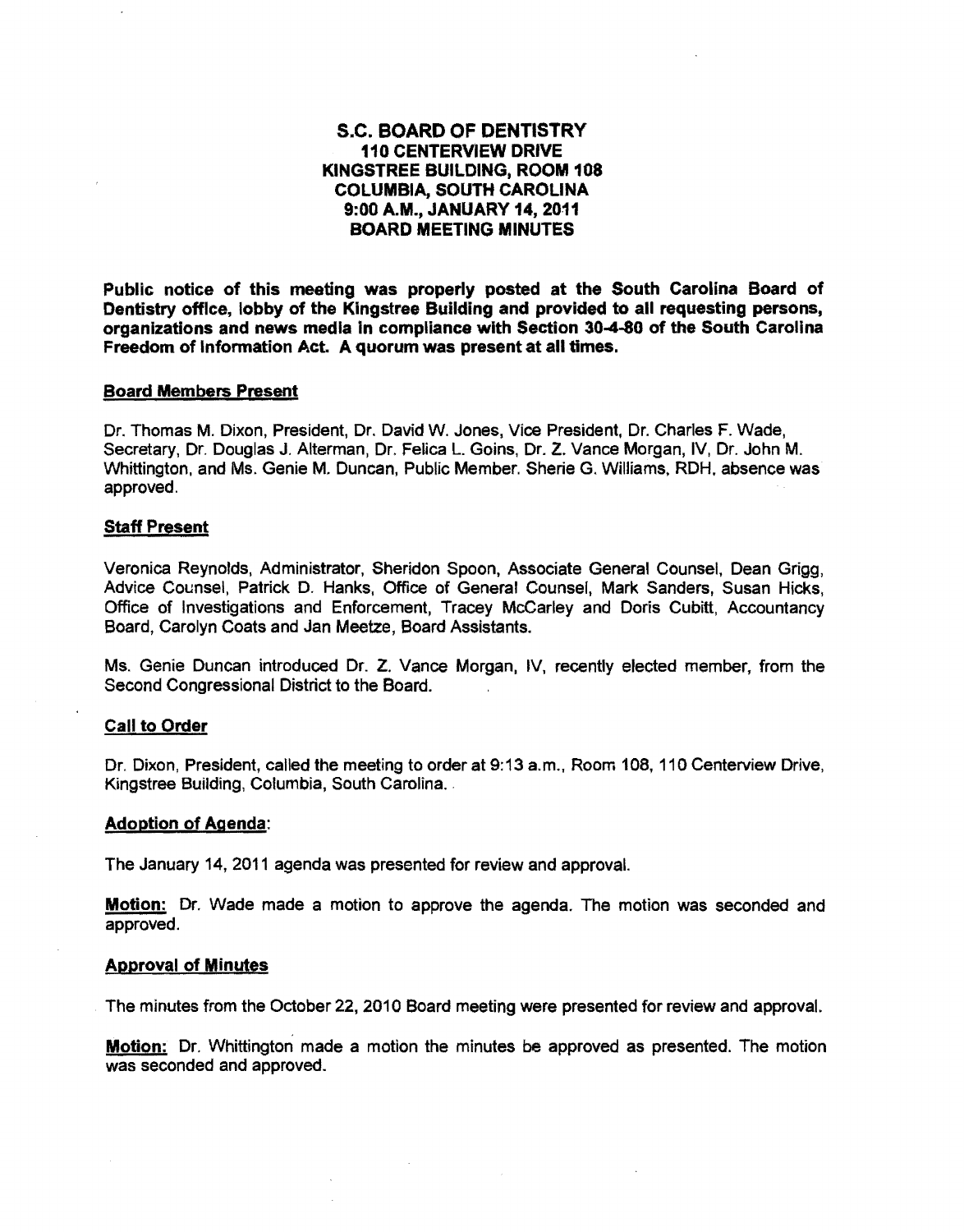## Ratification of Dentists/HygienistsITechnicians Licensed/Registered

Motion: Dr. Jones made a motion to ratify approval for the following applicants that met<br>SRTA/CRDTS/ADEX/ADLEX/CREDENTIALS/DIPLOMATE requirements for SRTA/CRDTS/ADEX/ADLEX/CREDENTIALS/DIPLOMATE licensure/reinstatement. The motion was seconded and approved.

## **Dentists**

| Marshall A. Chapman, DMD       | Karen P. Cooper, DDS   | Glen S. Davis, DMD |                         |
|--------------------------------|------------------------|--------------------|-------------------------|
| Lauren E. Marcum, DDS<br>(VIM) | John M. Pasicznyk, DDS |                    | Kitsie W. Hendrix, DDS  |
| Thomas J. Heeren, DDS          | John M. Moulton, DMD   |                    | Frank E. Huff, Jr., DMD |
| Jonathan L. Bullard, DMD       | Charles H. Cooper, DDS |                    | Brian D. Olson, DMD     |
| Robert J. Cleary, DDS          | Chandra D. Sykes, DDS  |                    | Robert T. Williams, DMD |

Motion: Dr. Jones made a motion to ratify the approval of the following applicants that met all SRTA/CRDTS requirements for licensure. The motion was seconded and approved.

## Dental Hygienists

Kimberly J. Cole Lisa P. Helms Kimberly M. Sambor<br>
Amy W. Brown Rebekah H. Brown Tracey J. Kryak Amy W. Brown **Rebekah H. Brown Tracey J. Kryakah H. Brown** Tracey J. Kryakah H. Brown Tracey J. Kryakah H. Brown Tracey J. Kryakah H. Brown Tracey J. Kryakah H. Brown Tracey J. Kryakah H. Brown Tracey J. Kryakah H. Brown T Lemke Megan L. Kropczynski Rebekah F. Farmer

Michelle M. Lembeck

Pamela J. Shriver **Megan E. Clark** Alisa A. King<br>Megan L. Kropczynski **Megan S. Leonel-Bedell** Jette B. Stroupe

Motion: Dr. Jones made a motion to ratify the approval of the following applicants that met all requirements for licensure. The motion was seconded and approved.

### DENTAUORTHODONTIC TECHNiCIANS

Richard A Brewer, COT

### HEARING:

The Petition to Terminate Conditions of Probations for Dr. Russell Charles Hurst, Jr., was called to order by Dr. Dixon. Dr. Hurst was represented by Aaron Kozlowski, Esquire.

**Motion:** Dr. Wade made a motion to go into Executive Session The motion was seconded and approved.

Motion: Dr. GOins made a motion to return to Public SeSSion. The motion was seconded and approved.

Motion: Dr. Wade made a motion that Dr. Hurst's Petition to Terminate Conditions of Probation be denied. Dr. Hurst was advised to return to the conditions and terms of his initial order making sure he is in compliance with quarterly reports and bi-annual polygraphs. The motion was seconded and approved.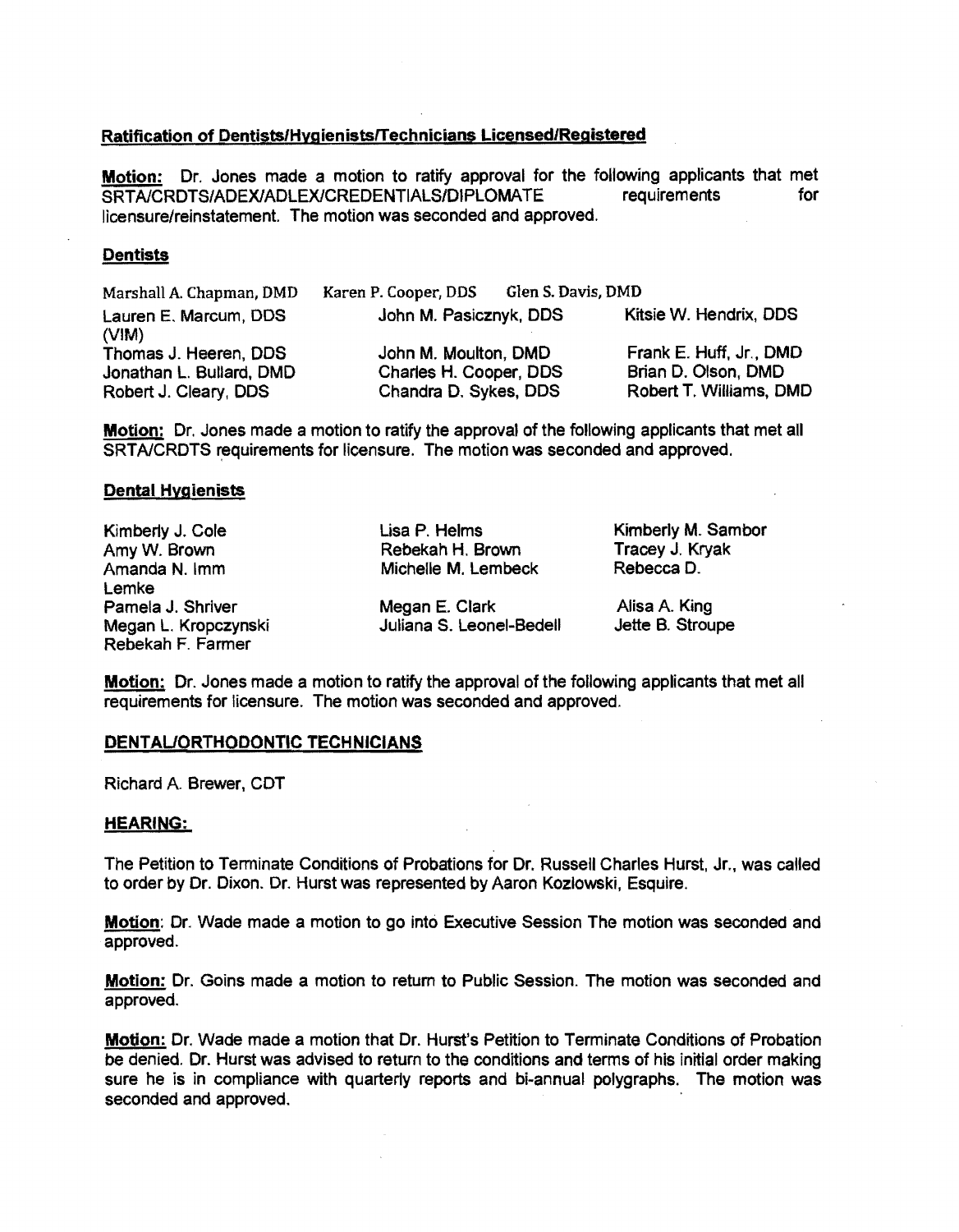### ADMINISTRATORS REPORT

Ms. Reynolds presented the Board members with a copy of the financial report. Tracey McCarley and Doris Cubitt from the Board of Accountancy explained the report and answered questions from the Board members.

Ms. Reynolds reminded the Board members of the AADB Mid-Year meeting to be held in Chicago, Illinois, April 3-4, 2011. She asked if anyone plans to attend to let staff know as soon as possible so that travel requests could be submitted for approval.

Ms. Reynolds reported the renewal period for licensure without penalties ended midnight December 31, 2010. She noted the fees doubled beginning January 1 and on February 1 the fee would be doubled and an additional late fee of five (\$5) dollars per day would be added until the license is renewed.

She stated that some licensees had trouble renewing the licenses online the last day of December and until January 4, 2011. Ms. Reynolds explained if anyone went online and attempted to renew there was a record of when the licensee logged into the system and staff could see that information.

Ms. Reynolds asked the Board to vote to reconfirm the IRe members, Dr. Cranford and Dr. Assey.

Motion: Dr. Jones made a motion to confirm Dr. Cranford and Dr. Assey as IRC committee members. The motion was seconded and approved.

Ms. Reynolds reminded the Board members to file their Statement of Economic Interests online with the State Ethics Commission before April 15, 2011.

### Investigative Review Committee Report

Mark Sanders, Office of Investigations and Enforcements. (DIE), reported there were four dismissals, one letter of caution and four formal complaints. The Board members were also given a statistical report on received and closed cases as of December 31,2010.

Motion: Dr. Jones made a motion to accept the IRC and OIE reports. The motion was seconded and approved.

### OFFICE OF GENERAL COUNSEL

Patrick D. Hanks, Office of General Counsel (OGC) reported there are five (5) open cases, one pending Final Order hearing. four pending trial, and four new Formal Complaints. The board would like to keep the panel hearings in place to avoid a backlog of cases, should there be no backlog of cases the Board will hear the cases. Mr. Hanks reported that some cases will extend beyond six to eight hours.

#### CONGRESSIONAL DISTRICT 3 BOARD MEMBER ELECTIONS

The Board was informed that staff will mail the Notice of Election for the Third Congressional District March 1.